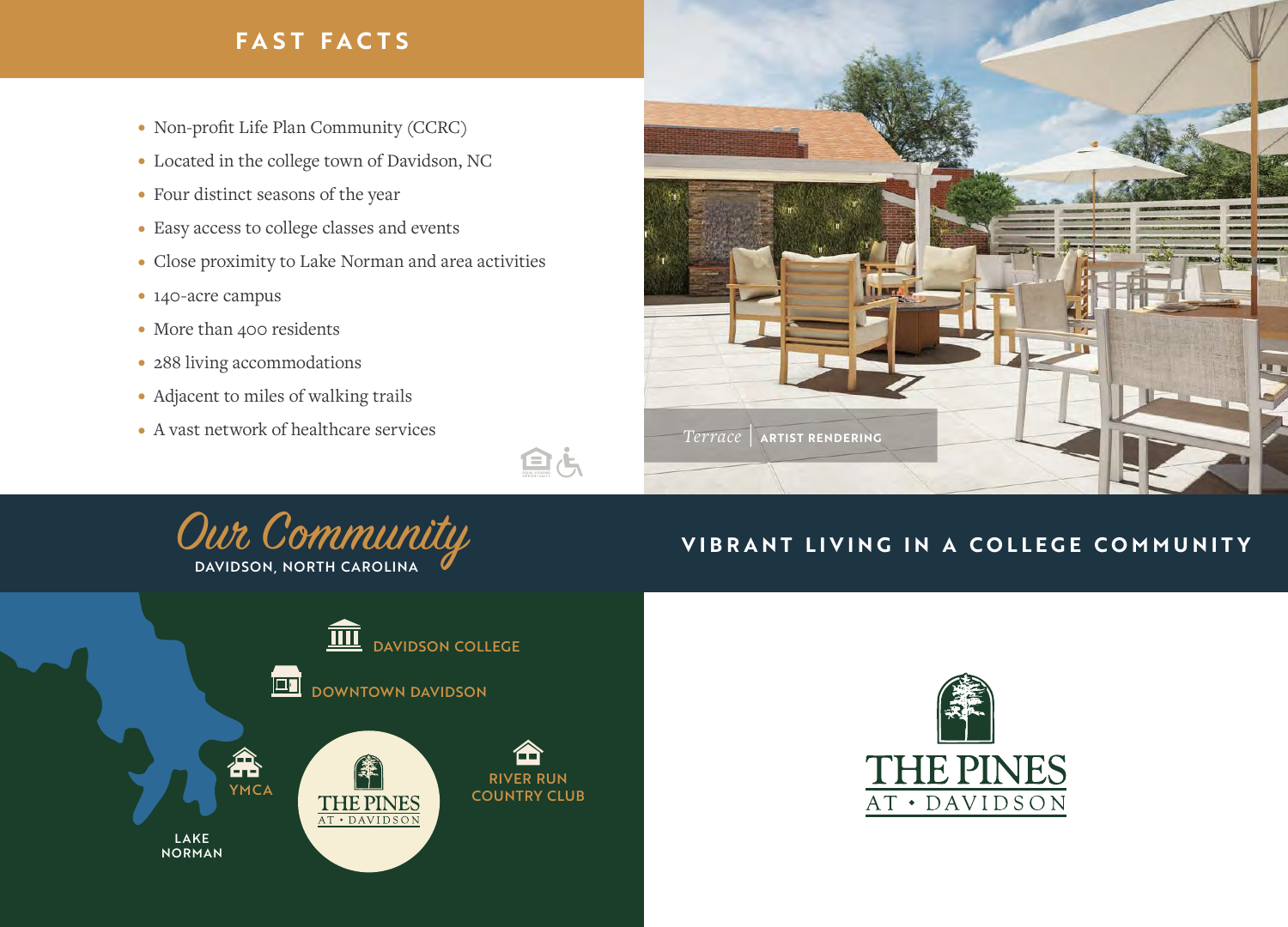



Wellness

#### **ENHANCE AND NOURISH YOUR WELL- BEING**

Opportunities abound for physical, intellectual and social activities with inspiring and like-minded companions.

- *New* **Martin Fitness Center** with state-of-the-art equipment, classes and personal training
- Warm water therapy pool, large hot water whirlpool
- Opportunities to audit classes and attend lectures by Davidson College professors
- Stimulating trips to concerts, lectures, museums and the arts
- Walks on the beautifully landscaped 140-acre campus
- Opportunities to create your own groups and events

*"I love where I live. I have a beautiful studio apartment; it is comfortable, a great value and it is very affordable and I have use of all the community amenities. It was a great decision to move to The Pines." – Katie, resident*

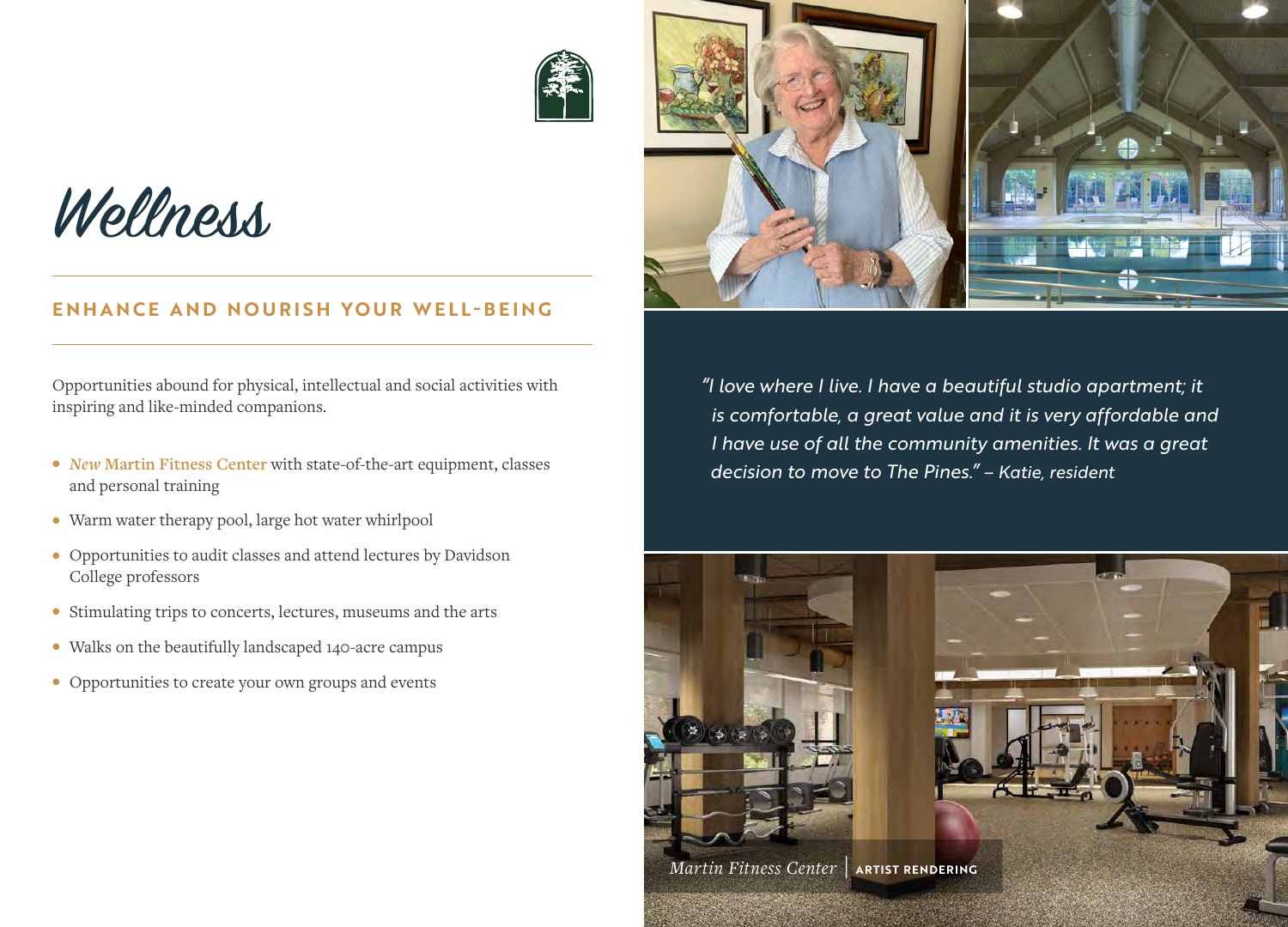

*"Great residents, great conversations, and friendships. There are a variety of events and activities to keep us engaged, entertained and connected."*



Dining

#### **TREAT YOURSELF**

With a focus on flavor and nutrition, our brand new dining rooms provide and promote good health and well-being. The multiple dining venues accommodate your changing tastes and busy schedule.

- *New* **Heritage Restaurant** A comfortable and charming place to enjoy lunch or dinner with full waited service
- *New* **Market Place** A centralized casual eatery, featuring a wide variety of lunch and dinner options, made fresh and delicious, just the way you like it!
- *New* Pub Catch up on tall tales as you sip a specialty cocktail or beer with friends, catch the game on one of our TVs, and enjoy pub style fare
- *New* **Davis Cafe** Extra special coffee creations and creamy refreshing gelato
- *New* **Terrace** A quick hop from every dining venue enjoy the comfort of the outdoors with great friends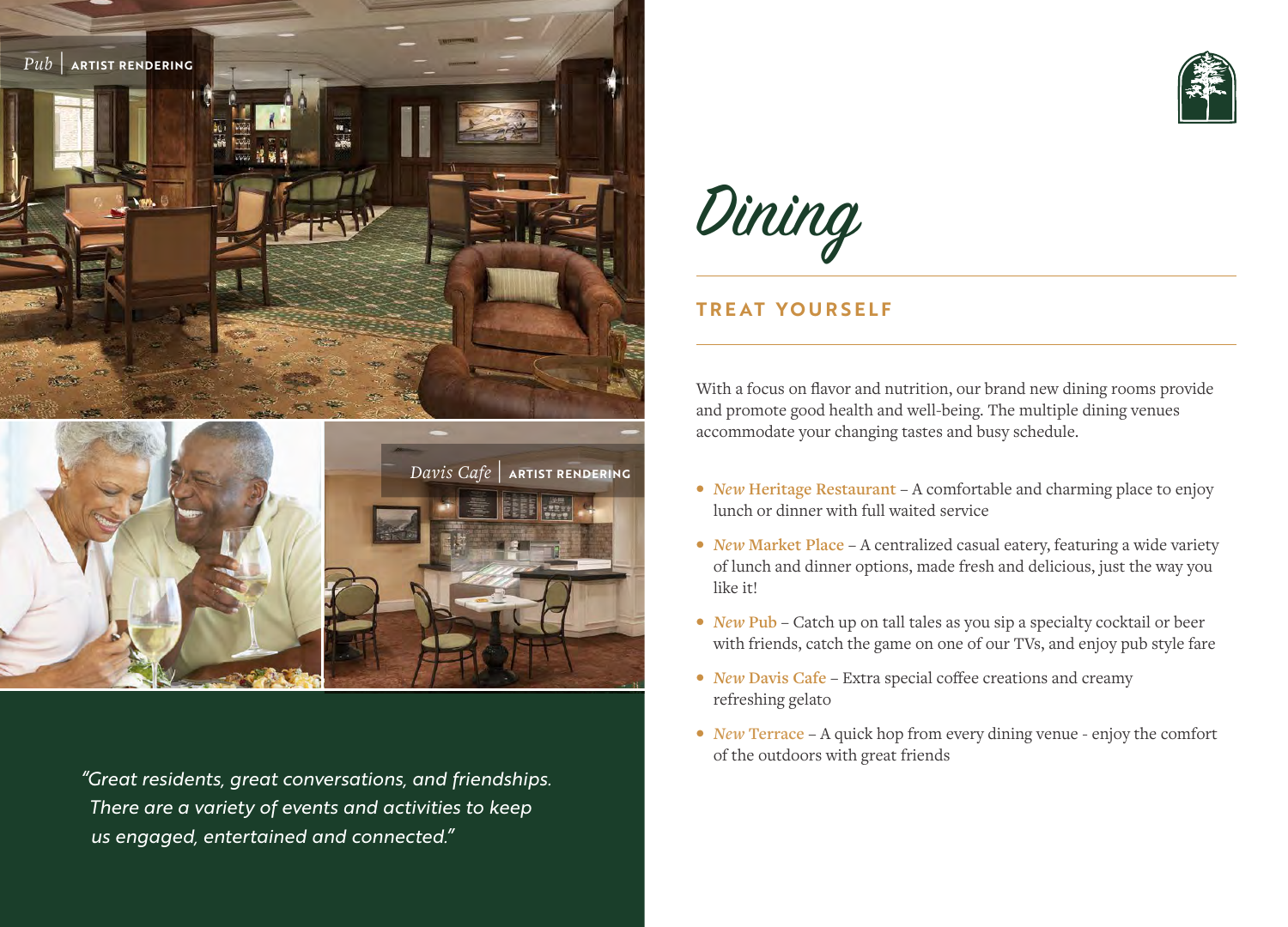

Residences

#### **MAINTENANCE - FREE LIVING**

Nestled within 140 beautiful acres, The Pines at Davidson is surrounded by woods and wildlife, all within a quiet, residential college town. With a closeness to nature, flower gardens and mature trees, there is no other retirement community quite like The Pines. Located in the historic Davidson College neighborhood and close to beautiful Lake Norman, you can enjoy the scenic beauty and community spirit of a small charming college town without sacrificing the cultural pursuits available in nearby Charlotte.

- While many wonderful and varied personalities call The Pines home, most are surprised to discover all they have in common and how quickly they make friends
- The choice is yours…a well-designed apartment, a spacious duplex cottage, or a newer luxury villa
- Personalize your home with your choice of paint color, floor finishes, upgrades, and even your own customizations
- Floor plans up to 1,800 square feet featuring patios, balconies or sunrooms
- Scheduled housekeeping and friendly home maintenance are provided allowing you the freedom to choose the things you want to do rather than the things you have to do

*"I like being relieved of the responsibility of managing a house and yard. The grounds and buildings are always lovely and so well cared for. Maintenance requests are immediately taken care of."*

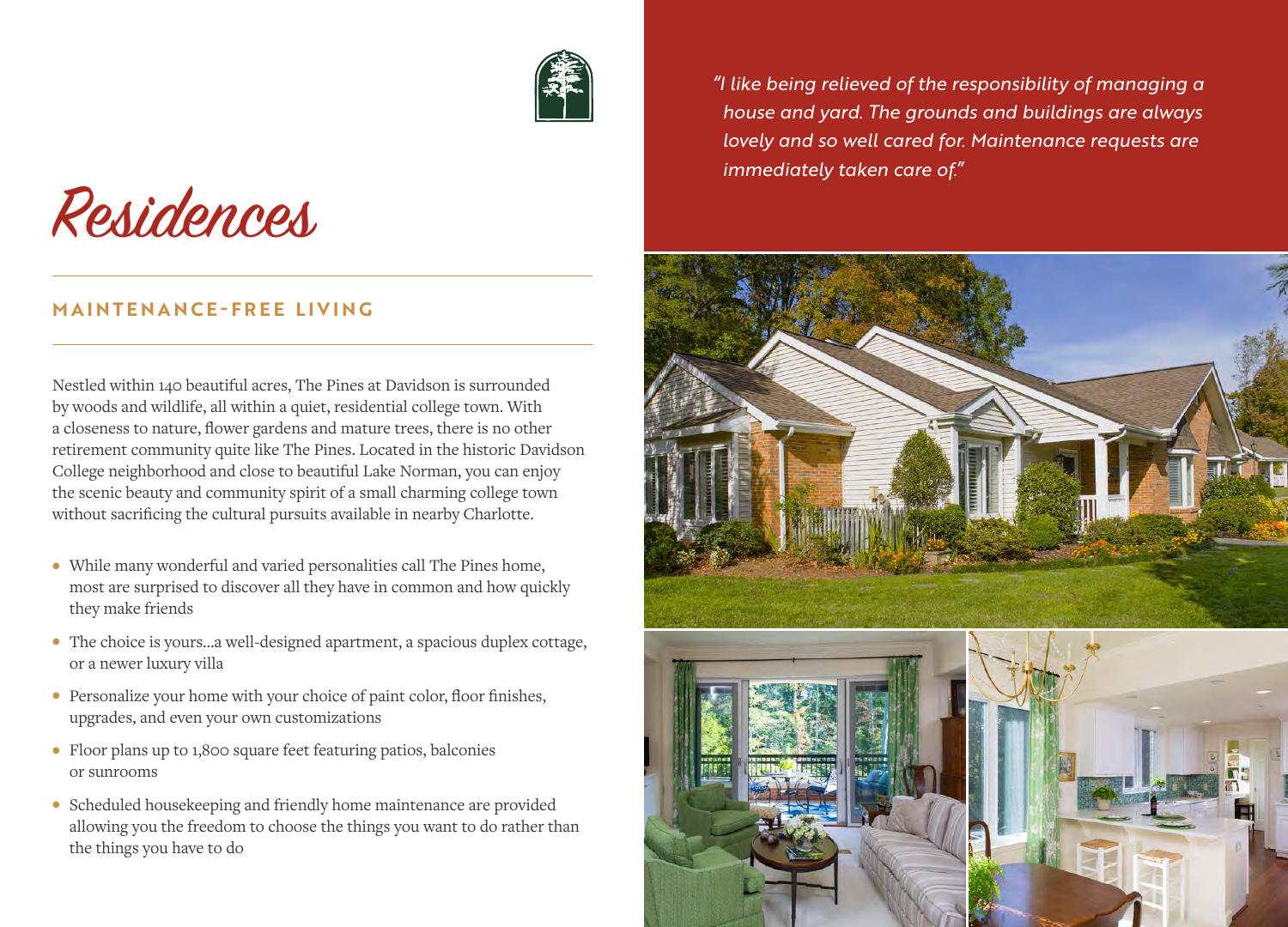

*"Ron Beamon, MD, has been the Medical Director at The Pines at Davidson for over 30 years. Dr. Beamon is recognized for providing high quality care in diabetes, stroke and heart disease."* 







### **FULL SPECTRUM OF CARE FOR OUR RESIDENTS**

Routine or urgent, short term or longer term, minimal assistance or around the clock care, the healthcare a resident needs is always accessible.

- **Wellness Clinic** staffed by Registered Nurse dedicated to providing preventative care
- **Atrium Senior Care** on-site comprehensive primary care by a Board Certified Physician and Nurse Practitioner
- Specialists partner with Senior Care for referrals to Atrium Health's expansive network of area facilities
- Assisted Living well-trained licensed staff offers daily assistance for showering, meals and medications
- Nursing four neighborhoods provide rehab, memory assistance or long-term care
- Weekly rounds by Ron Beamon, MD
- 24-hour monitored urgent call system